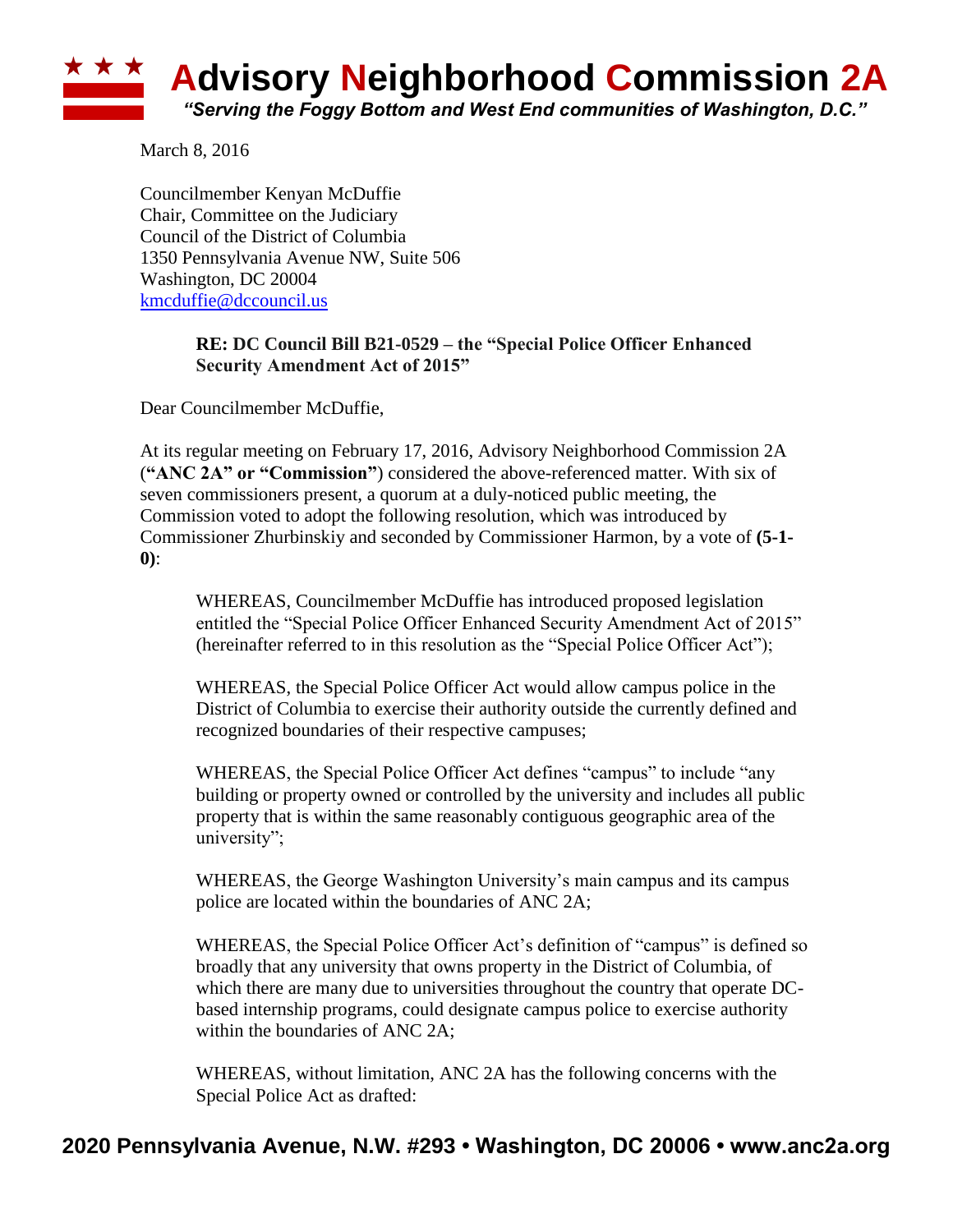## **Advisory Neighborhood Commission 2A** *"Serving the Foggy Bottom and West End communities of Washington, D.C."*

- 1. The language of the proposed legislation is overly broad and ambiguous, particularly with respect to the scope and breadth of expanded jurisdiction for campus police. In addition, the legislation fails to include sufficient guidance and limitations on the interaction and lines between private and public policing especially as it relates to law enforcement authority for campus police.
- 2. Although some additional training will be required in the areas of mental health and behavioral health, campus police will not have the same level of training provided to MPD officers, yet they will have equal policing powers in jurisdictional areas, including neighborhoods within ANC 2A. In fact, under DC law, campus police are only required to receive 1 week of training prior to performing patrol duties and have up to 2 years thereafter to complete 250 hours of law enforcement training. By contrast, the DC Police Academy is a 28-week program (approximately 1,120 hours) and the probationary period for MPD officers is 18 months.
- 3. The legislation will provide an impetus for currently unarmed campus police officers to begin carrying guns. Currently, only Howard and UDC police carry firearms. However, once the other campus police forces leave the relatively safe confines of their campus, a legitimate argument can be made that they, too, will need to carry firearms for their own protection with the potential for lethal consequences. Firearm training for campus police is not comparable to MPD firearm training.
- 4. Campus police lack both transparency and accountability to DC residents. For example, campus police are not subject to the same freedom of information and record keeping requirements as MPD and there is no indication that campus police will either have body cameras or, even if they do, will have to release footage. This runs counter to recent gains in transparency and public accountability.
- 5. Some students living off campus are concerned that having campus police in their neighborhoods will lead to inherent conflicts between DC laws and university policies.
- 6. The legislation makes no provision for community involvement. Campus policing plans will be unilaterally approved by the Chief of Police without any opportunity for comment or input by the very neighborhoods they will be policing and without any input from elected officials.
- 7. The legislation's definition of a college campus is broad enough that the numerous DC campuses of non-DC based universities, such as Johns Hopkins